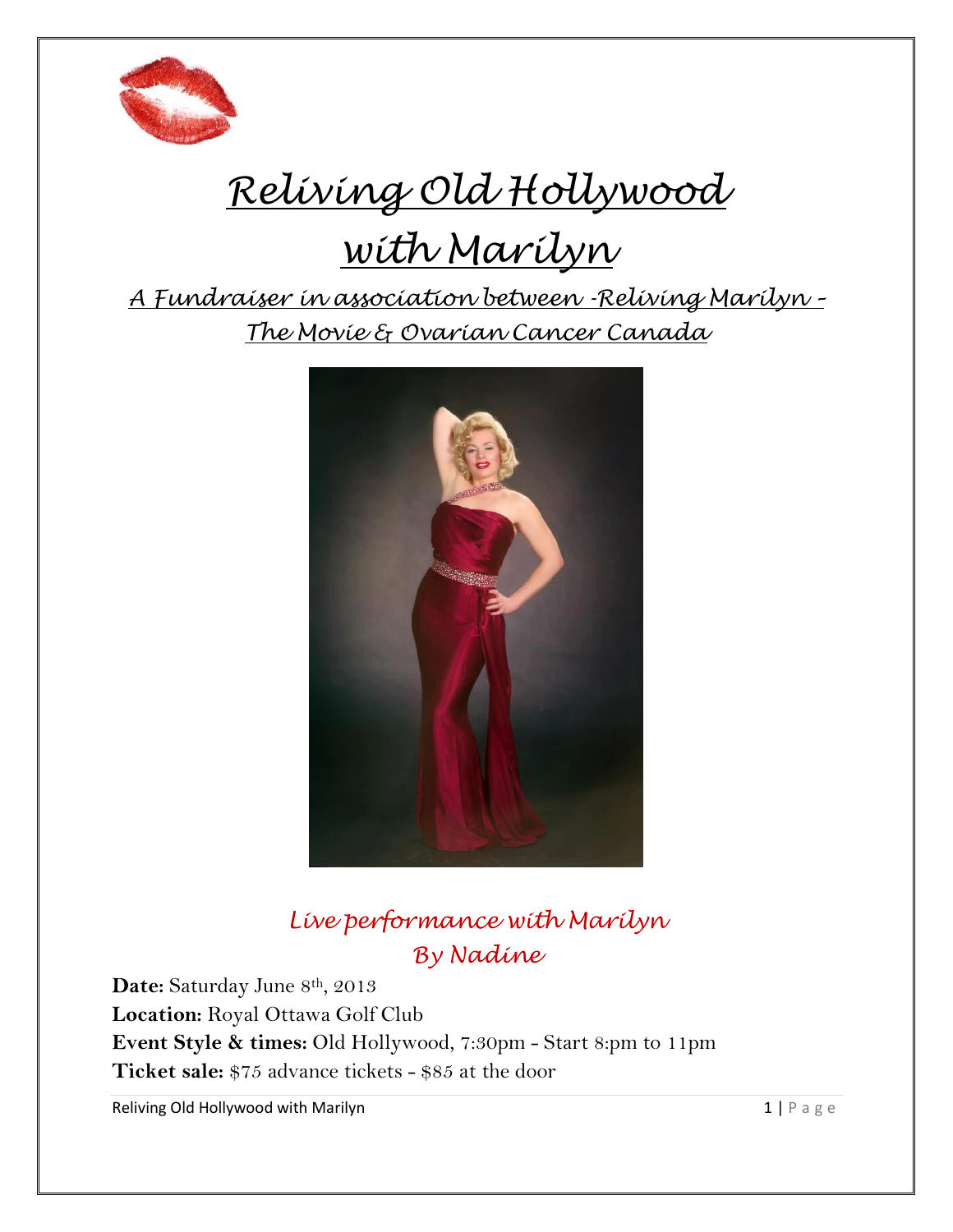

# **Table of Content**

| Contact Information & Speakers               | Page 3     |
|----------------------------------------------|------------|
| Task/Duties of Organizers and Volunteer      | Page 4     |
| Props to bring                               | Page 4     |
| Event Overview Details & Specifics           | Page 5     |
| Performers & Draw Prize                      | Page 5     |
| <b>Fundraiser Expenses</b>                   | Page 6     |
| Preliminary Agenda                           | Page 6     |
| The Royal Ottawa Golf Club                   | Page 8     |
| Decorations, Equipment & Set-up requirements | Page 9     |
| <b>Payment Options</b>                       | Page 10    |
| Advertising                                  | Page 10    |
| Brochure/E-Flyer                             | Page 10    |
| Guests Party Favors (Swag Bags)              | Page 11    |
| Marilyn signing autograph picture            | Page 11    |
| Photographer/Videographer                    | Page 11    |
| Venue Pictures                               | Page 12-15 |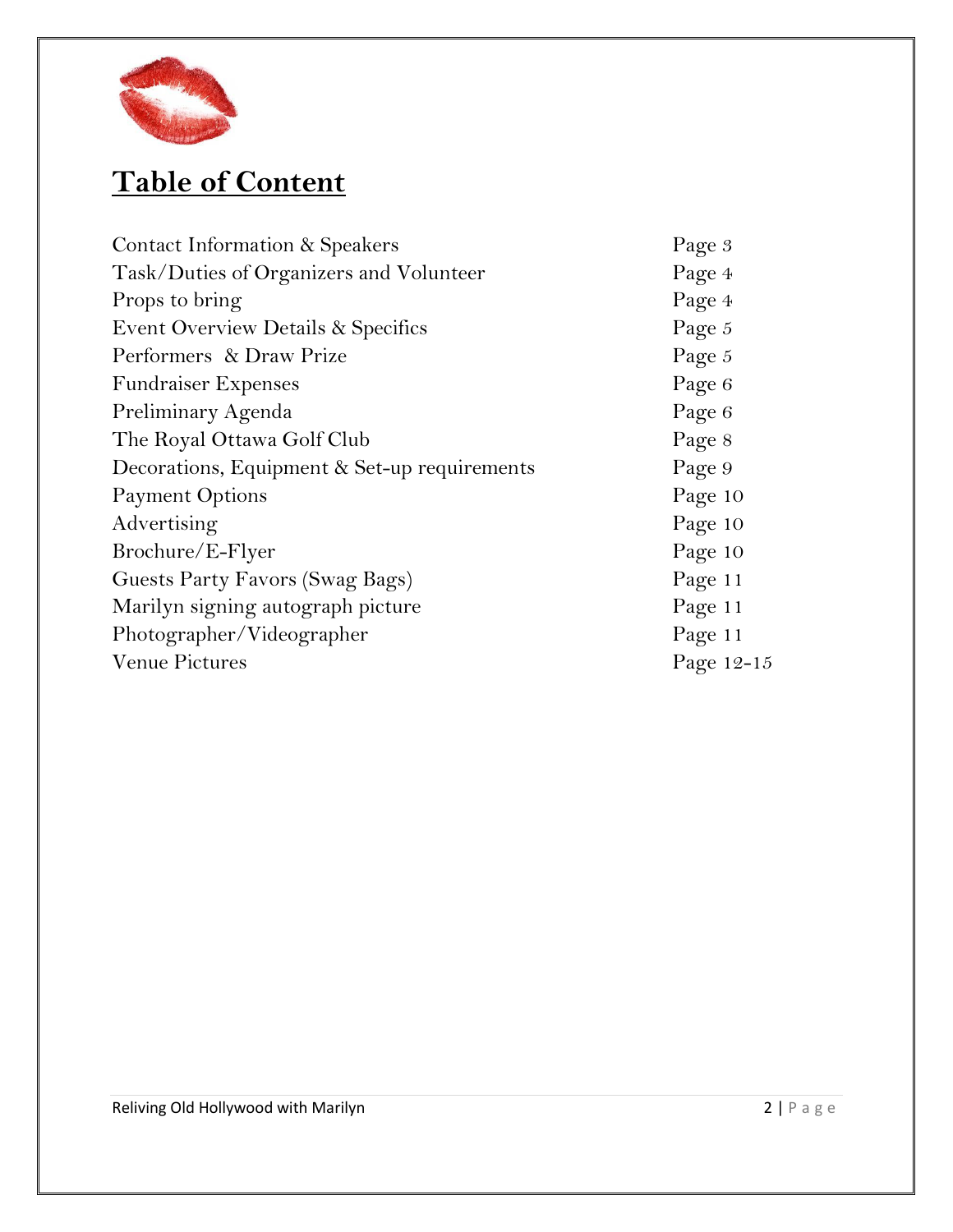

## **Contact Information**

| <b>Names</b>     | Email                         | <b>Cell</b>        |
|------------------|-------------------------------|--------------------|
| Nadine Banville  | nadinejazz@yahoo.ca           | $(613)$ 219-4113   |
| Morgan Blackburn | blackbyrne@hotmail.com        | $(613) 552 - 7414$ |
| Melanie Guibord  | Melanie@uniquecharysmaticeven | $(613)$ 447-5761   |
|                  | ts.com                        |                    |
|                  | Melquibz@ymail.com            |                    |
| Laurie           | laurie@morrightanfilms.com    |                    |

#### **Reliving Marilyn – The Movie**

#### **The Ovarian Cancer Foundation**

| Names          | Email                               | <u>Tel</u>         |
|----------------|-------------------------------------|--------------------|
| Nancy O'Brian  | dcampeau@ovairecanada.org           | $(613) 809 - 5682$ |
| Denise Campeau | $Fancy_namey(\omega)$ sympatico.com | $(613)$ 797-5856   |

#### **The Royal Ottawa Golf Club**

| <b>Names</b> | Email                    | Phone                     | <b>Address</b>                 |
|--------------|--------------------------|---------------------------|--------------------------------|
| Deborah Ross | $events(a) \novers from$ | $(819)$ 777-3866 X<br>243 | 1405 Aylmer<br>Road, Gatineau, |
|              |                          |                           | QC, J9H 7L2                    |
|              |                          |                           |                                |

# **Speakers**

| Morgan Blackburn |  |
|------------------|--|
| Nancy O'Brian    |  |
| Nadine Banville  |  |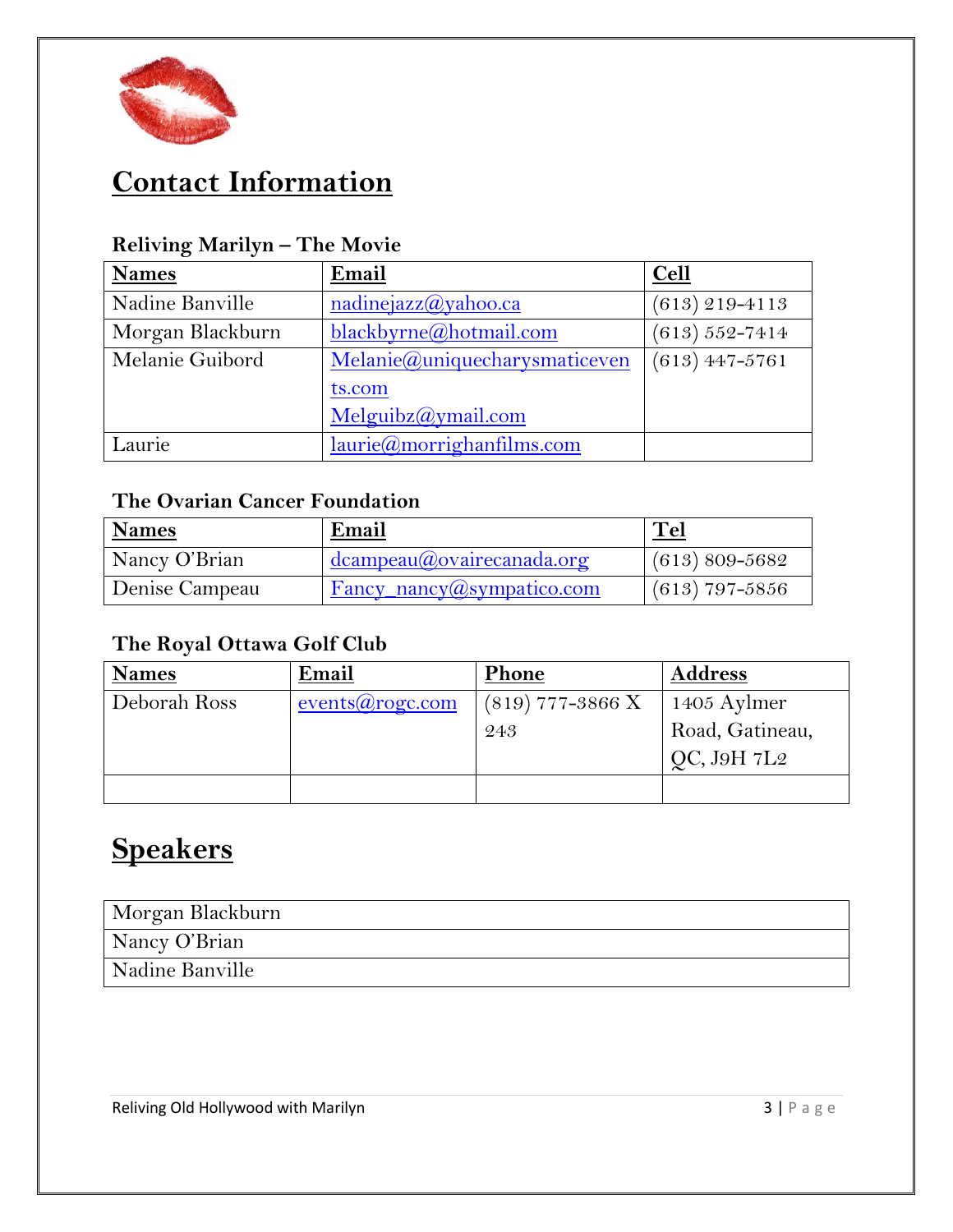

# **Tasks/Duties of Organizers and volunteers**

| Name                  | Title                           | Duty/Task               |
|-----------------------|---------------------------------|-------------------------|
| Nadine Banville       | Marilyn - The Star              | Prints - Speech -       |
|                       |                                 | Costumes – Hair $\&$    |
|                       |                                 | $Makeup-Facebook -$     |
|                       |                                 | Website                 |
| Morgan Blackburn      | $Co-Product/Co-$                | Facebook - Website -    |
|                       | Director                        | Text/Brochure-          |
|                       |                                 | <b>Speeches</b>         |
| Laurie Stewart        | Producer/Director               | Facebook - Website -    |
|                       |                                 | Text/Brochure           |
| Dave Shaw             | <b>First Director Assistant</b> |                         |
| Melanie Guibord       | <b>Second Director</b>          | Event supervisor-       |
|                       | Assistant/Event                 | Guests list tracker Etc |
|                       | Coordinator                     |                         |
| David Friend (Willow) | Sound                           |                         |
| Gord Webber           | Photographer                    | To be asked             |
| David Pageau          | Photographer                    | Photograph crowed till  |
|                       |                                 | 10pm                    |
| Lauren                | N/A                             | Assist Laurie           |

## **Props to bring:**

- 2 Cash Boxes: Mel
- Costumes and makeup: Nadine, Morgan & Sean
- -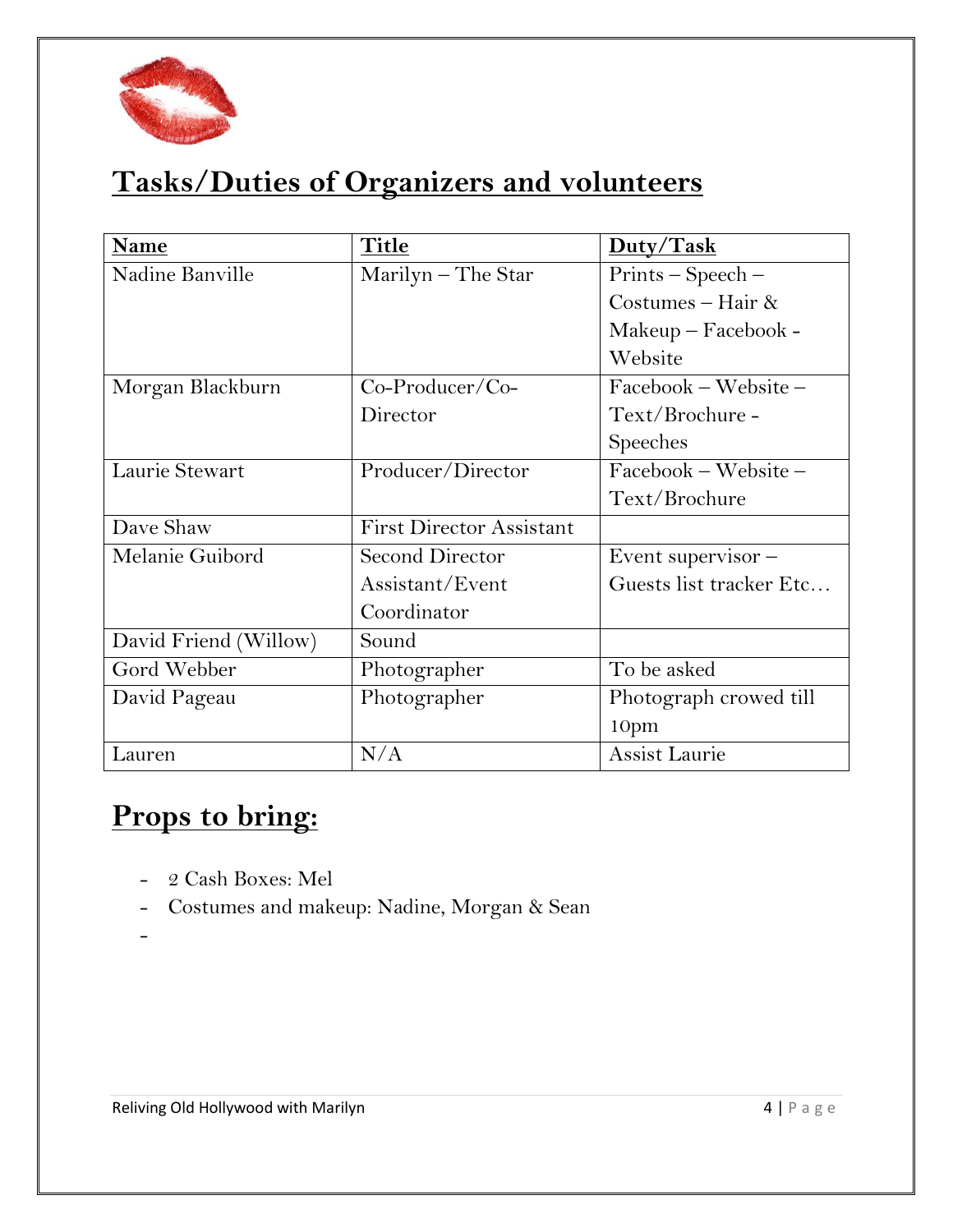

### **Event Overview Details & Specifics**

**Event Format:** Reception **Event Style/Attire:** Formal, Old Hollywood Style **Guests:** approx.: 200 people + **Raising objective:** \$20,000 + **Movie & Charity split:** 70/30 **Venue Revenue:** Food & Bar sales

#### **Performers:**

- Marilyn Monroe
- Charlie Chaplin
- Elvis Impersonator

### **Draw Prizes:**

- Arborne Gift basket  $= $100$
- Picture with Marilyn + Frame

Suggestions:

- Marilyn Merlot
- Gift Certificates
	- o Spa
	- o Bridgehead
	- o Jewelry
	- o Golf Game for 2: Ask the golf club if whiling to donate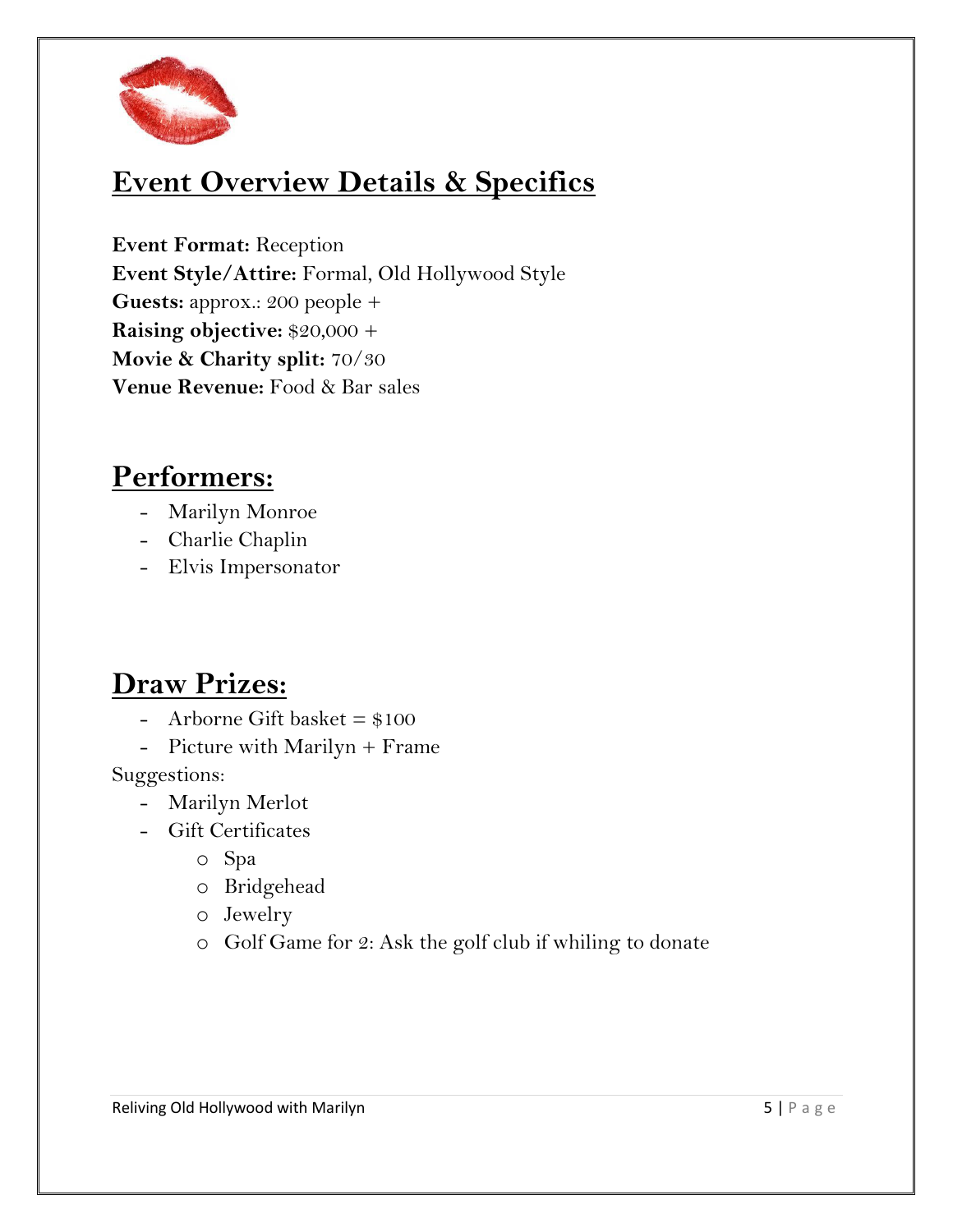

#### **Fundraiser Expenses**

| Description  | Unit  | Cost no tax | Total With Tax |
|--------------|-------|-------------|----------------|
| Ottawa Kiosk | 1 Add | \$75        | \$84.75        |
| Mike: Sound  | N/A   | \$200       | \$200          |
| Equipment    |       |             |                |
|              |       |             |                |
|              |       |             |                |
|              |       |             |                |

**Grand Total: \$ 284.75**

### **Preliminary Agenda:**

- Nadine signs Jazz as guests arrives
- Morgan Introduces Marilyn's 1st number has Hugh Heffner



- Morgan Speaks about Marilyn and her Charity history
- Nancy: Ovarian Cancer Foundation
- Marilyn's Second Act: Two Songs



- Morgan to discuss the Marilyn Movie
- Marilyn taking pictures with audience at designated area
- Marilyn's Third Act: 2 Songs:

Reliving Old Hollywood with Marilyn and the state of the state of the state of the state of the state of the state of the state of the state of the state of the state of the state of the state of the state of the state of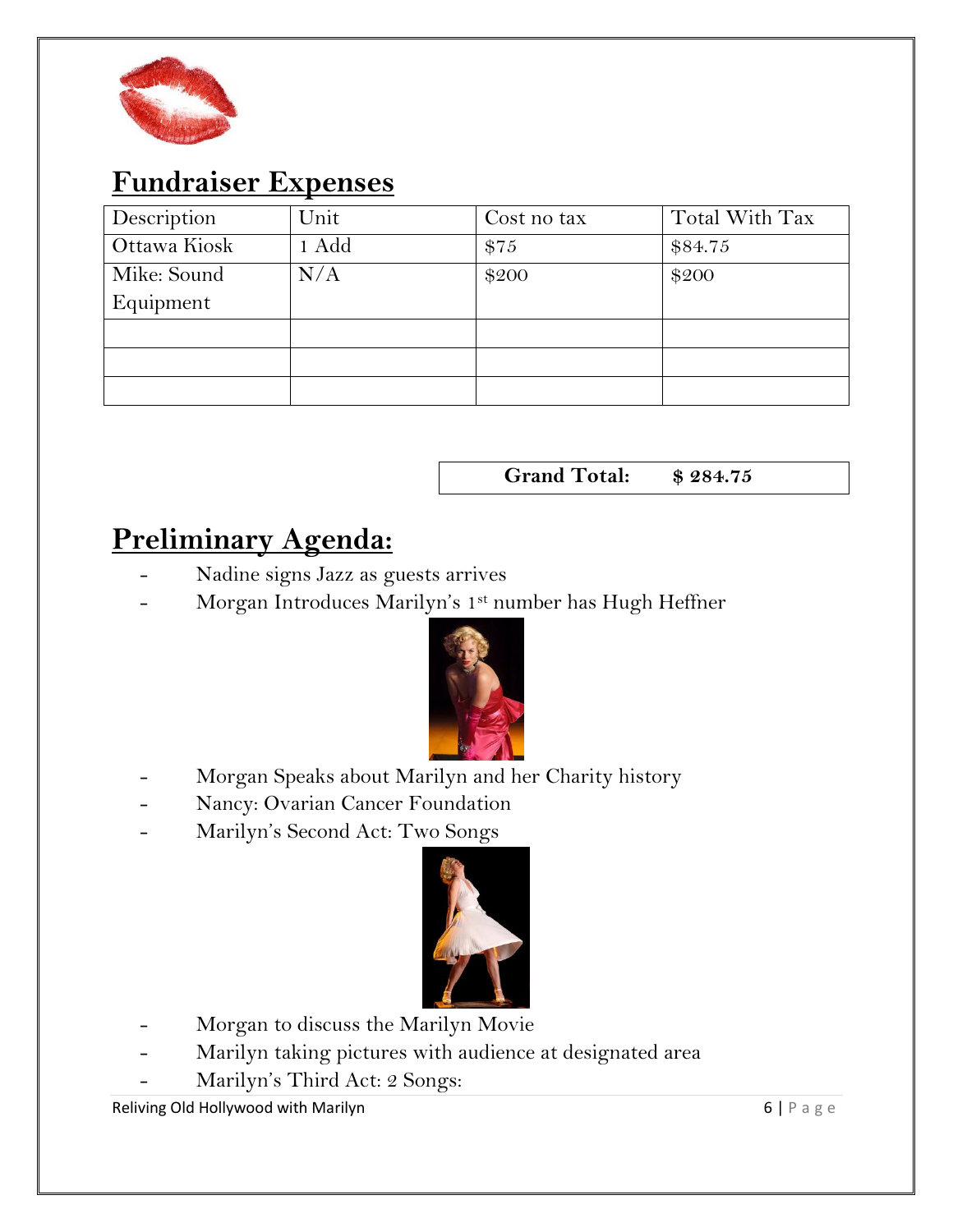



- Second Chat from Nancy
- Marilyn's Chat to the audience about her Birthday
- Marilyn's Fourth Act: 2 Songs with a chair
- Morgan's Second chat and Final Pitch about the Marilyn Movie
- OSD, Chosen song, talk about it
- Final Marilyn speech, Green Dress Final two Songs File My Claim & One Silver Dollar
- Final goodbye Morgan, Shawn & Don
- While the final speech is being addressed, Marilyn will be signing pictures.

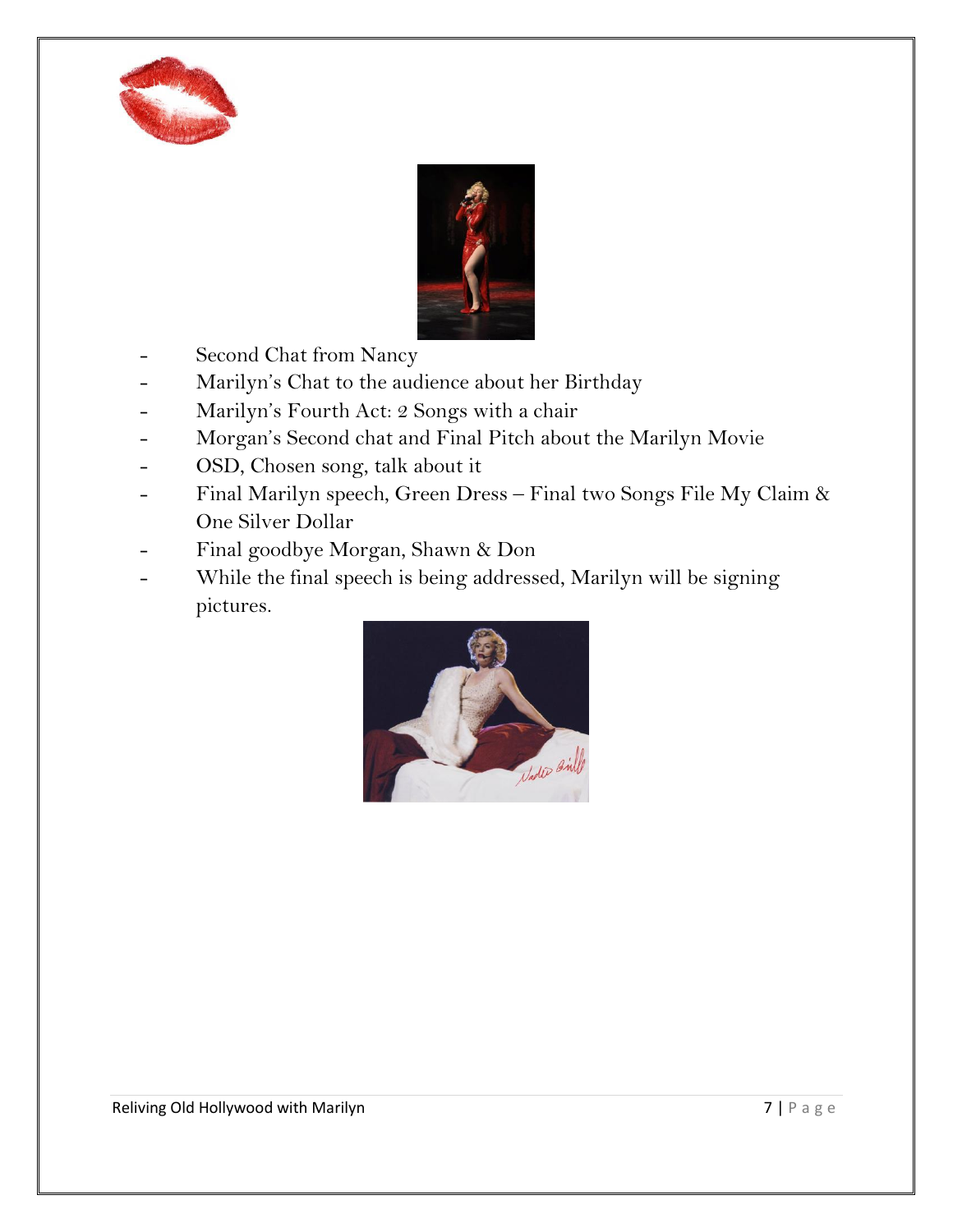

## **The Royal Ottawa Golf Club:**

**Maximum Room Capacity allowed for our event: (Ticket sales):** 200 Guests **Guest/food expectancy:** 80

**Room Fee:** \$0

#### **Beverages:**

All guests will purchase their own drinks, "Cash Bar" The following special drinks can be advertised at the bar.

- Drink #1: Sunset Blv: 1 (1.5 fluid ounce) of Champagne  $\frac{3}{4}$  cup orange juice – Ice cubes -  $\frac{1}{2}$  (1.5 fluid ounce) Jigger Grenadine syrup – Kiss Candy as garnish on the rim  $-1$  maraschino cherry for garnish in the glass
- Drink #2: The Misfits: Hayman's gin Carpano Vermouth Orange Bitters

#### **Catering:**

Crips Vegetable Crudités and dip \$3.25/Person **(60)**

Assorted Italian Cold cuts \$ sliced French baguette \$11.00/Person **(50)**

International & Canadian cheese platter with assorted crackers \$9.50/person **(40)**

Platter of fresh sliced fruits \$4.75/Person **(60)**

Chocolate

Quotation to come from Deborah

Chocolate Fountain: \$100 to \$200 to Rent

- o Party Time Rentals: Azteca \$100/Montezuma \$200
- o Chez Lily Party Rentals: \$75
- o Cody Party: 5 gallons \$145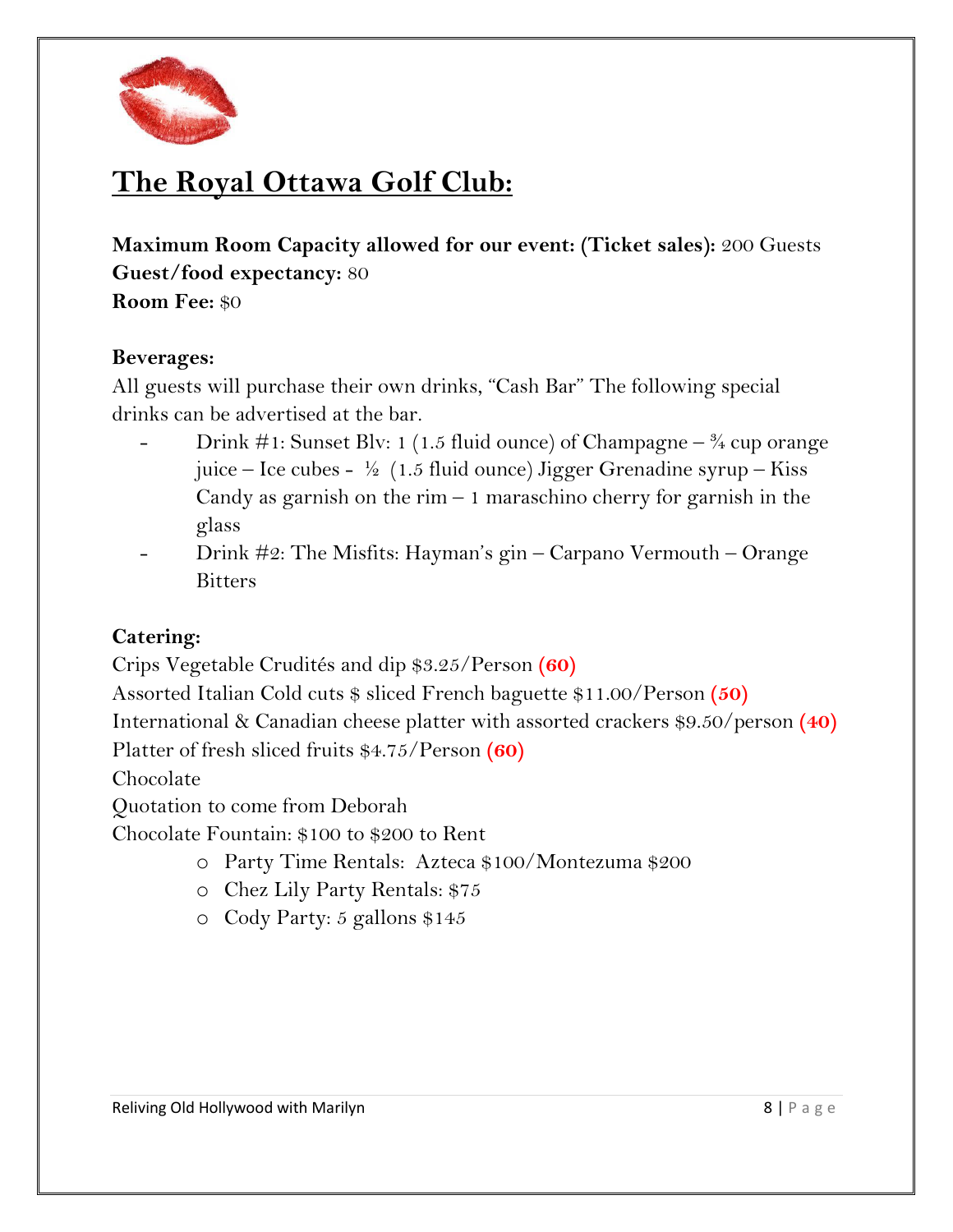

### **Decorations, Equipment & Set-up Requirement:**

Certain amount of decorations can be added.

#### - **Venue offers:**

- o Mic,
- o PA System for CD
- o Podium and small step stage for Podium
- o Round tables of 6,8, or 10
- o Lanterns for round tables
- o Cocktail tables
- o Linens
- o Catering and other rectangular 8' tables
- o Moveable bar
- o Men & women's Locker room
- Stage: The golf club will find out a price for us:
	- o Party Time Rentals: 4' X 8' \$60/sections
	- o Chez Lily Party Rentals: 4' X 8' \$55/sections
- Quality Entertainment: Provide lighting To be returned on the Monday
- Mike: Providing all other sound equipment
- Photography area with Marilyn
- Signing table: Marilyn autographing pictures
- Welcoming table at entrance Door Prize? Marilyn Photograph & Frame maybe
- Ovarian Cancer Canada A Walk for Hope table: Information kiosk type
- Banners for the foundation & Marilyn if making one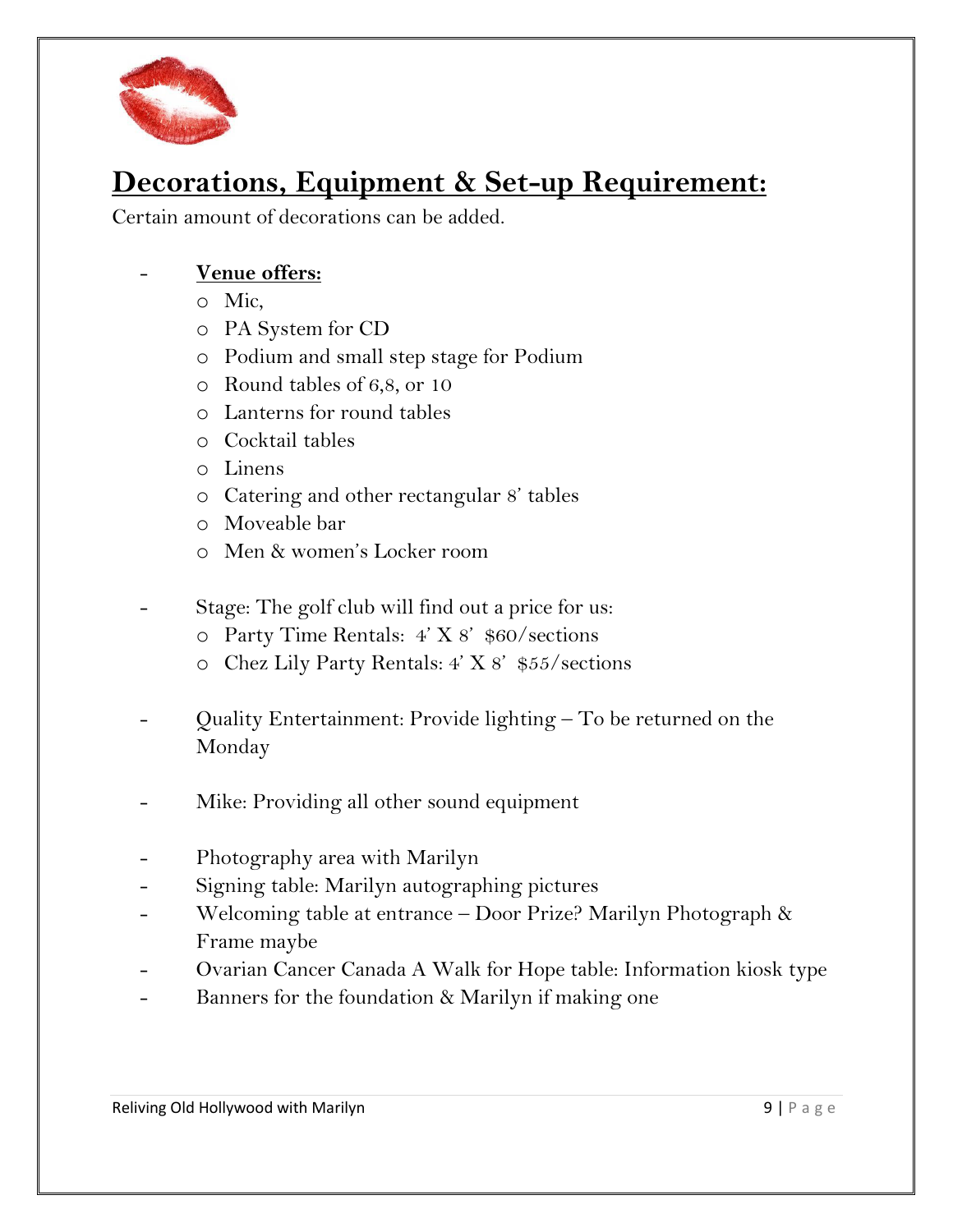

### **Payment Options**

Online: PayPal or other: Website:

- 1- [www.Uniquecharysmaticevents.com](http://www.uniquecharysmaticevents.com/)
- 2- [www.ovariancanada.org](http://www.ovariancanada.org/)
- 3- [www.Facebook.com](http://www.facebook.com/)
- 4- [www.Twitter.com](http://www.twitter.com/)
- 5- Link In

### **Advertising:**

\*\*\*\*\*\* Nadine's Video link – To be added to Facebook, the website and to be shared by everyone if possible

- 1- [www.Uniquecharysmaticevents.com](http://www.uniquecharysmaticevents.com/)
- 2- [www.Ovariancanada.org](http://www.ovariancanada.org/)
- 3- [www.Facebook.com](http://www.facebook.com/)
- 4- [www.Twitter.com](http://www.twitter.com/)

[http://www.ottawakiosk.com/reliving\\_old\\_hollywood\\_with\\_marilyn.html](http://www.ottawakiosk.com/reliving_old_hollywood_with_marilyn.html)

### **Brochure/E-flyer:**

- The movie
	- o Descriptions, Facts, pictures, …
- Ovarian Cancer Canada
	- o Descriptions, Facts, Statistic, Pictures, Upcoming event, …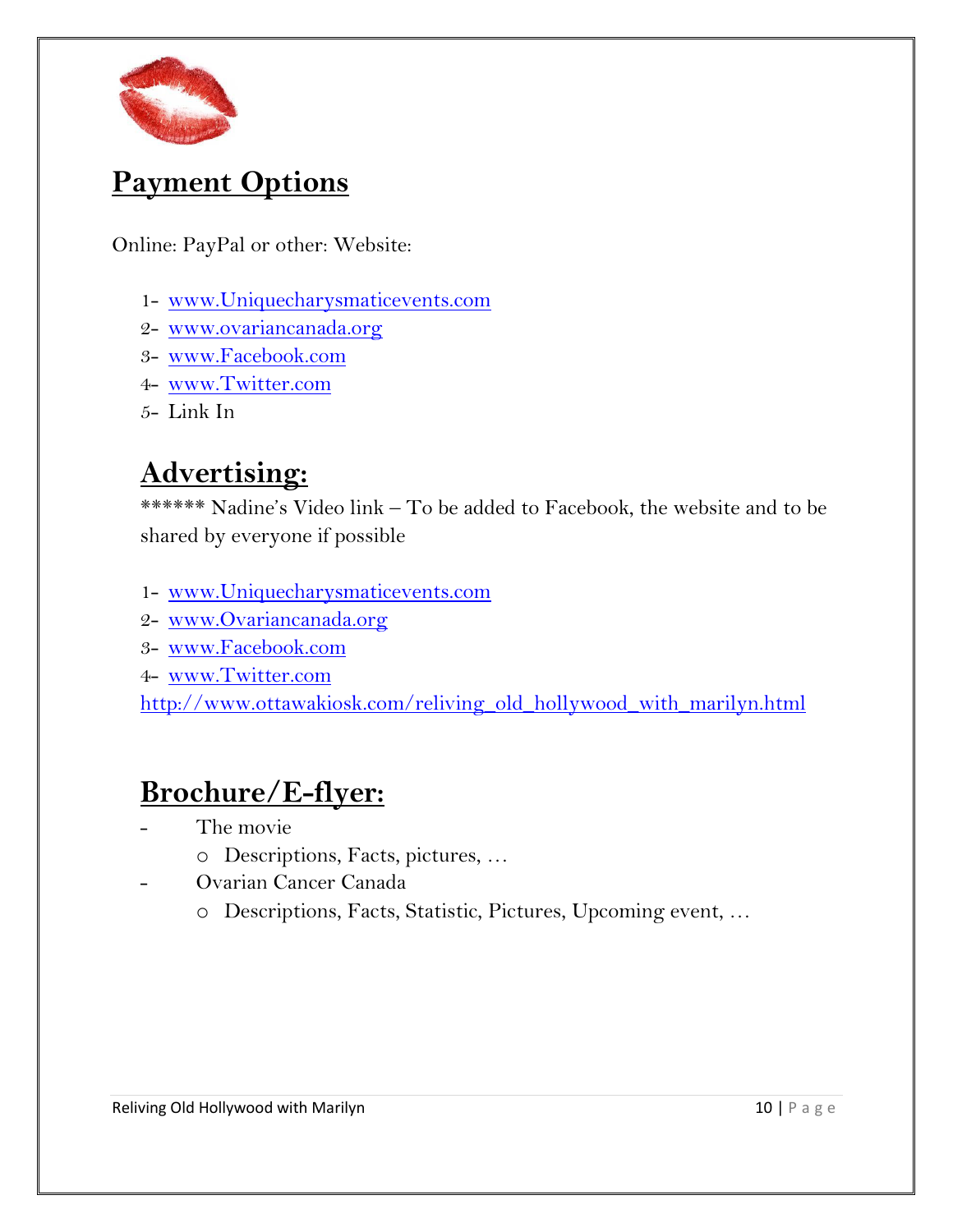

### **Guest Party Favors (Swag Bag):**

- Arborne Products & Cosmetics:
	- o Nadine & Nancy to discuss
- Catherine is sending Mel brochure and other products to fill up bag

#### Suggestions:

- Sun Glasses
- Marilyn OPI Nail Polish
- Mac Makeup
- -

#### **Marilyn signing autograph picture:**

- Choosing of picture to reproduce with signature.
	- o Signing on the spot or print with signature already on it?

#### **Photographer/Videographer:**

- Photographer: **Gord Webber to be contacted**
	- o Taking picture around the room during the evening
	- o Taking pictures of Marilyn for an extra donation
	- o Printer set up for printing on site with envelopes.
- Videographer: **To be determined**
	- o Should we have someone go around filming the speeches and our guest and how the event is turning out.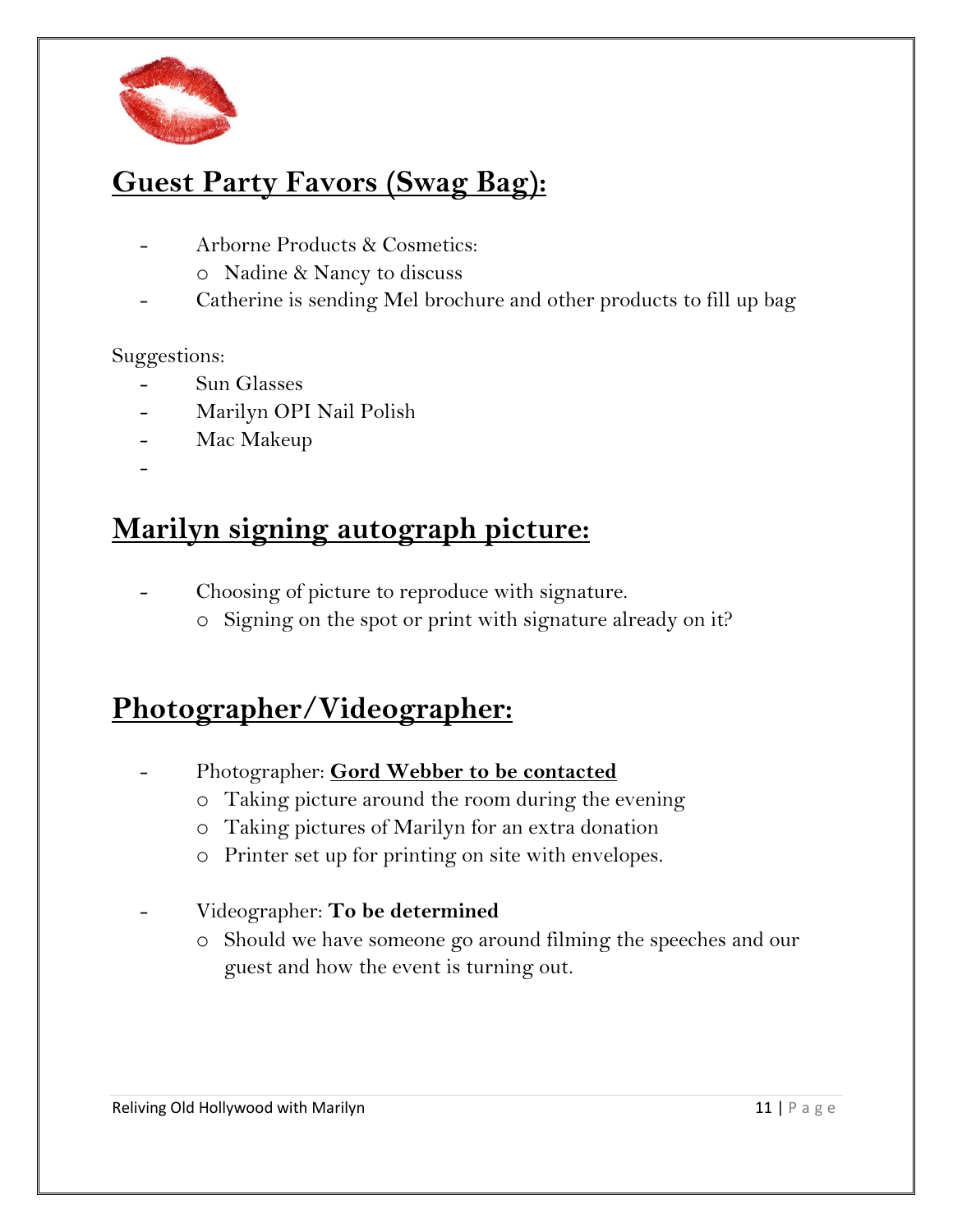

**Venue Pictures:**  Floor plan to come from Deborah

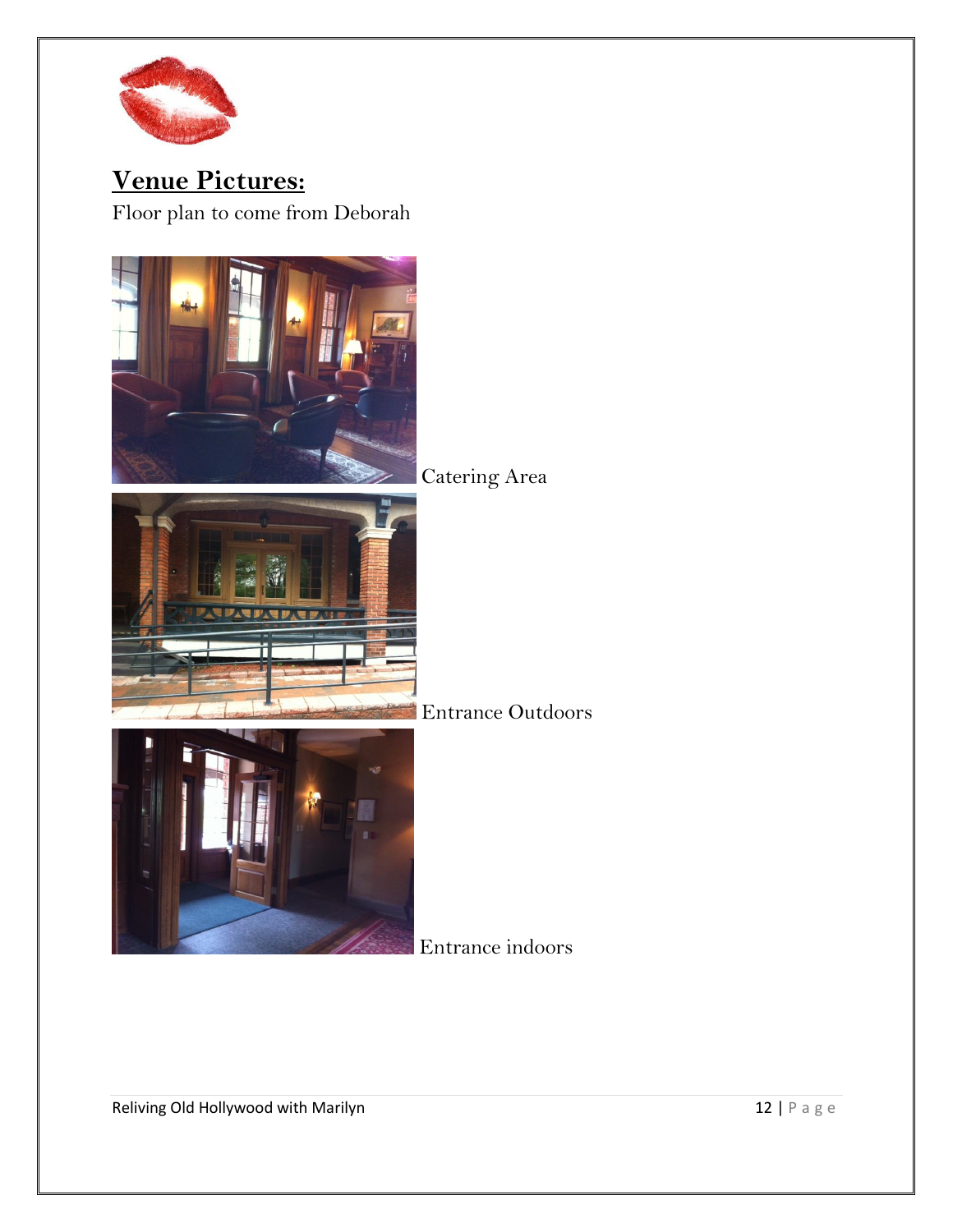

#### Inside Room



Reliving Old Hollywood with Marilyn  $13 | P a g e$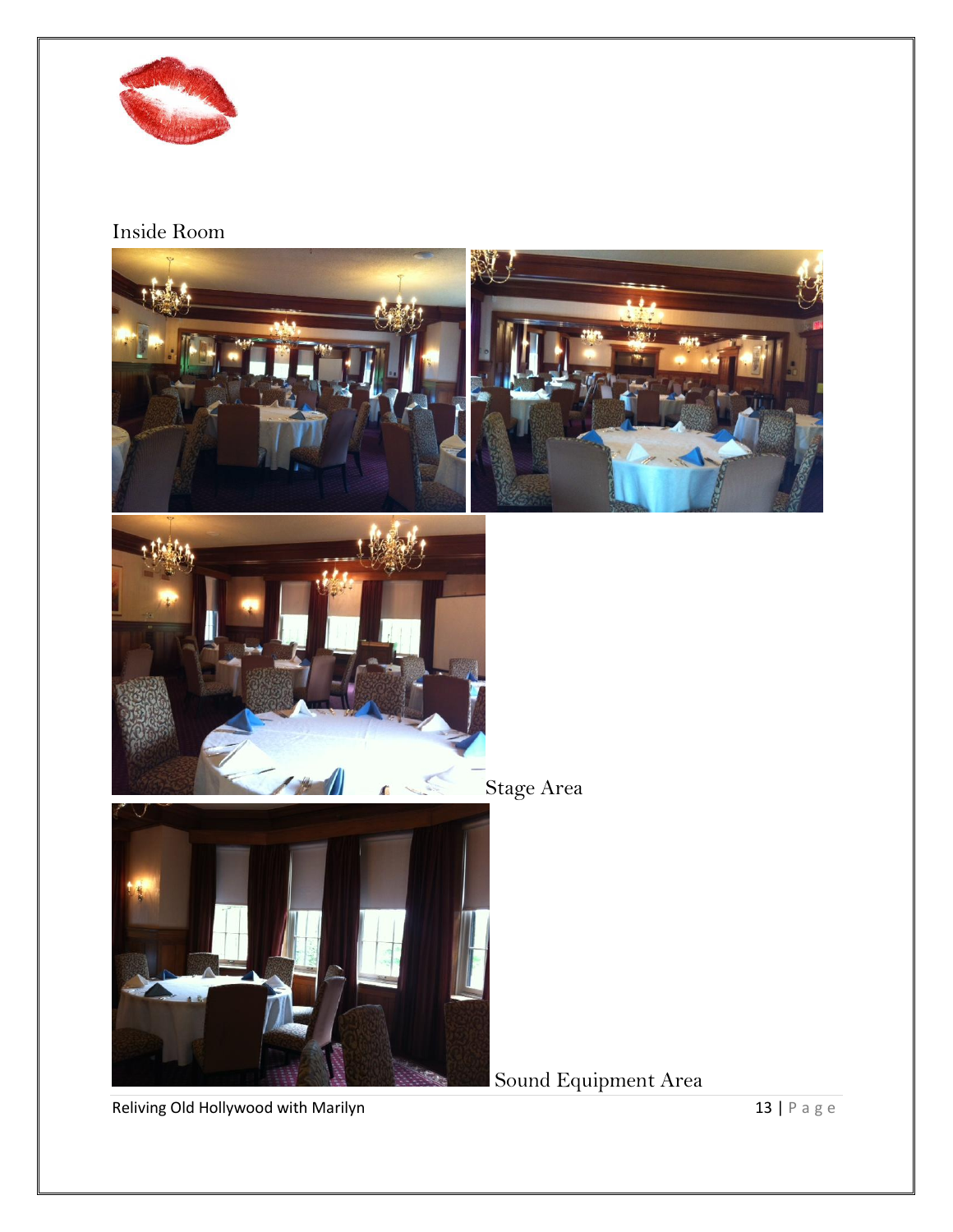



Welcoming Area

Swag bags & picture area

Sitting Area



Reliving Old Hollywood with Marilyn  $14 | P a g e$